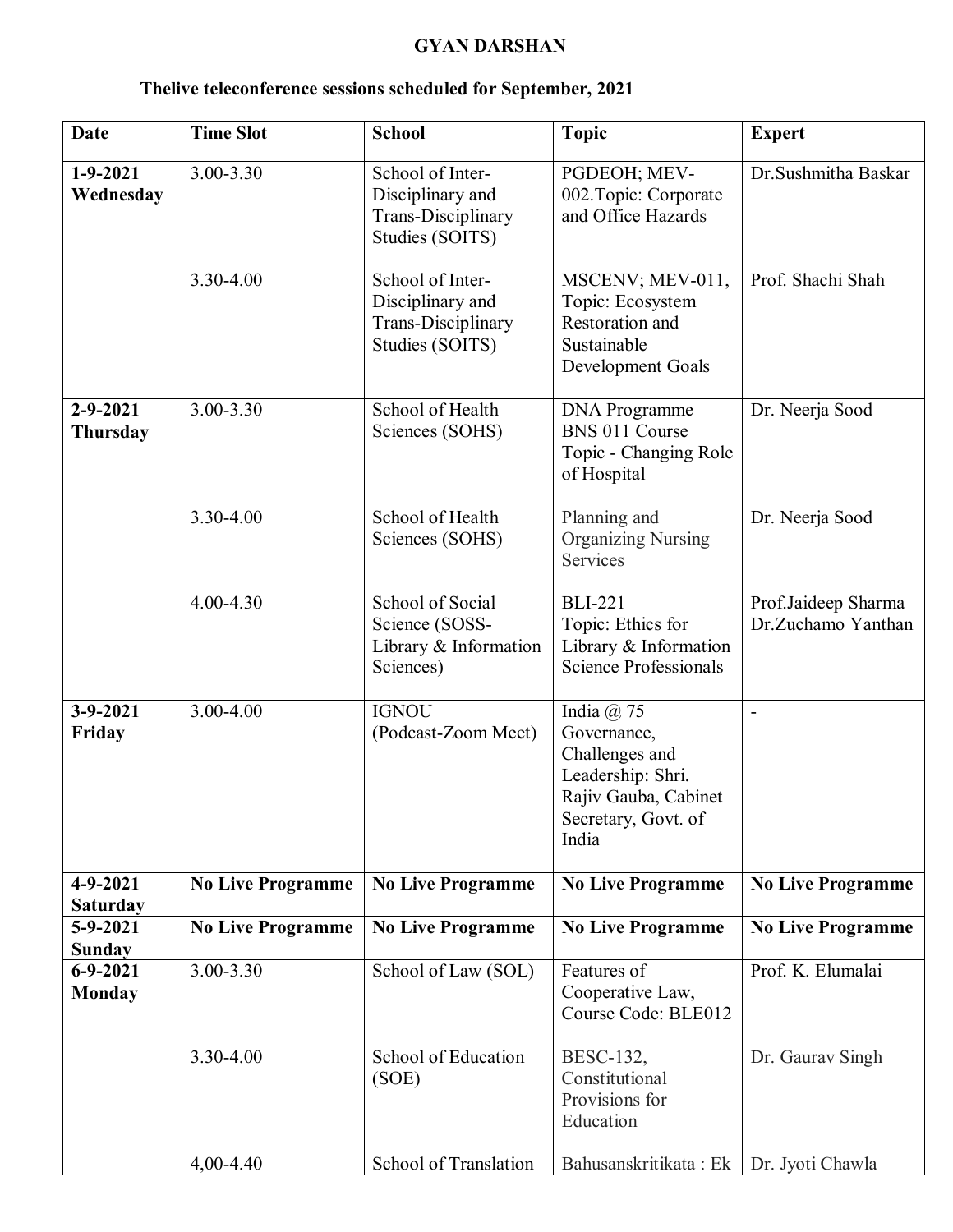|                              |                          | Studies & Training<br>(SOTST)                                                 | Parichay                                                                                   |                                      |
|------------------------------|--------------------------|-------------------------------------------------------------------------------|--------------------------------------------------------------------------------------------|--------------------------------------|
|                              |                          |                                                                               |                                                                                            |                                      |
| $7 - 9 - 2021$<br>Tuesday    | 3.00-4.00                | <b>Regional Services</b><br>Division (RSD)                                    | Open Session on<br><b>Support Services</b>                                                 | $\blacksquare$                       |
| $8-9-2021$<br>Wednesday      | 3.00-3.30                | School of Inter-<br>Disciplinary and<br>Trans-Disciplinary<br>Studies (SOITS) | PGDSS, Topic:<br>Introduction to<br><b>PGDSS Programme</b>                                 | Dr. Deeksha Dave<br>Dr. Y.S.C.Khuman |
|                              | 3.30-4.00                | School of Social<br>Science (SOSS-<br>Political Science)                      | BDP (BPSE-142)<br>Topic: Afghanistan:<br>An Emerging Scenario                              | Prof. Satish Kumar                   |
| $9 - 9 - 2021$<br>Thursday   | 3.00-3.30                | School of Education<br>(SOE)                                                  | B.Ed, BES-125, Data,<br>Information and<br>Knowledge                                       | Dr. Niradhar Dey                     |
|                              | 3.30-4.00                | School of Social<br>Science (SOSS-<br>History)                                | BDP (EHI-4)<br>Mughal Land Revenue<br>System<br>$(Part-2)$                                 | Dr. Mayank Kumar                     |
| 10-9-2021<br>Friday          | 3.00-3.30                | School of Vocational<br><b>Education And</b><br>Training (SOVET)              | CFDE, Fundamentals<br>of Fashion Design<br>BFDI-071 Unit 1                                 | Dr R S P Singh<br>Dr Divya Ojha      |
|                              | 3.30-4.00                | School of Journalism<br>& New Media Studies<br>(SOJNMS)                       | PGJMC/MAJMC,<br>Development of Radio<br>$-II$                                              | Dr. Shikha Rai                       |
| 11-9-2021<br><b>Saturday</b> | <b>No Live Programme</b> | <b>No Live Programme</b>                                                      | <b>No Live Programme</b>                                                                   | <b>No Live Programme</b>             |
| 12-9-2021<br><b>Sunday</b>   | <b>No Live Programme</b> | <b>No Live Programme</b>                                                      | <b>No Live Programme</b>                                                                   | <b>No Live Programme</b>             |
| 13-9-2021<br><b>Monday</b>   | 3.00-3.30                | School of Social<br>Science (SOSS-<br>Psychology)                             | <b>MAPC</b><br>Project writing                                                             | Prof.Swati Patra                     |
|                              | 3.30-4.00                | School of Law (SOL)                                                           | Overview of<br><b>Intellectual Property</b><br><b>Rights Course Code:</b><br><b>MIR021</b> | Dr. Suneet K.<br>Srivastava          |
| 14-9-2021<br>Tuesday         | 3.00-4.00                | <b>Regional Services</b><br>Division (RSD)                                    | Open Session on<br><b>Support Services</b>                                                 | $\blacksquare$                       |
| 15-9-2021<br>Wednesday       | 3.00-3.30                | School of Education<br>(SOE)                                                  | BESC-132, Education<br>as a Fundamental<br>Right                                           | Dr. Gaurav Singh                     |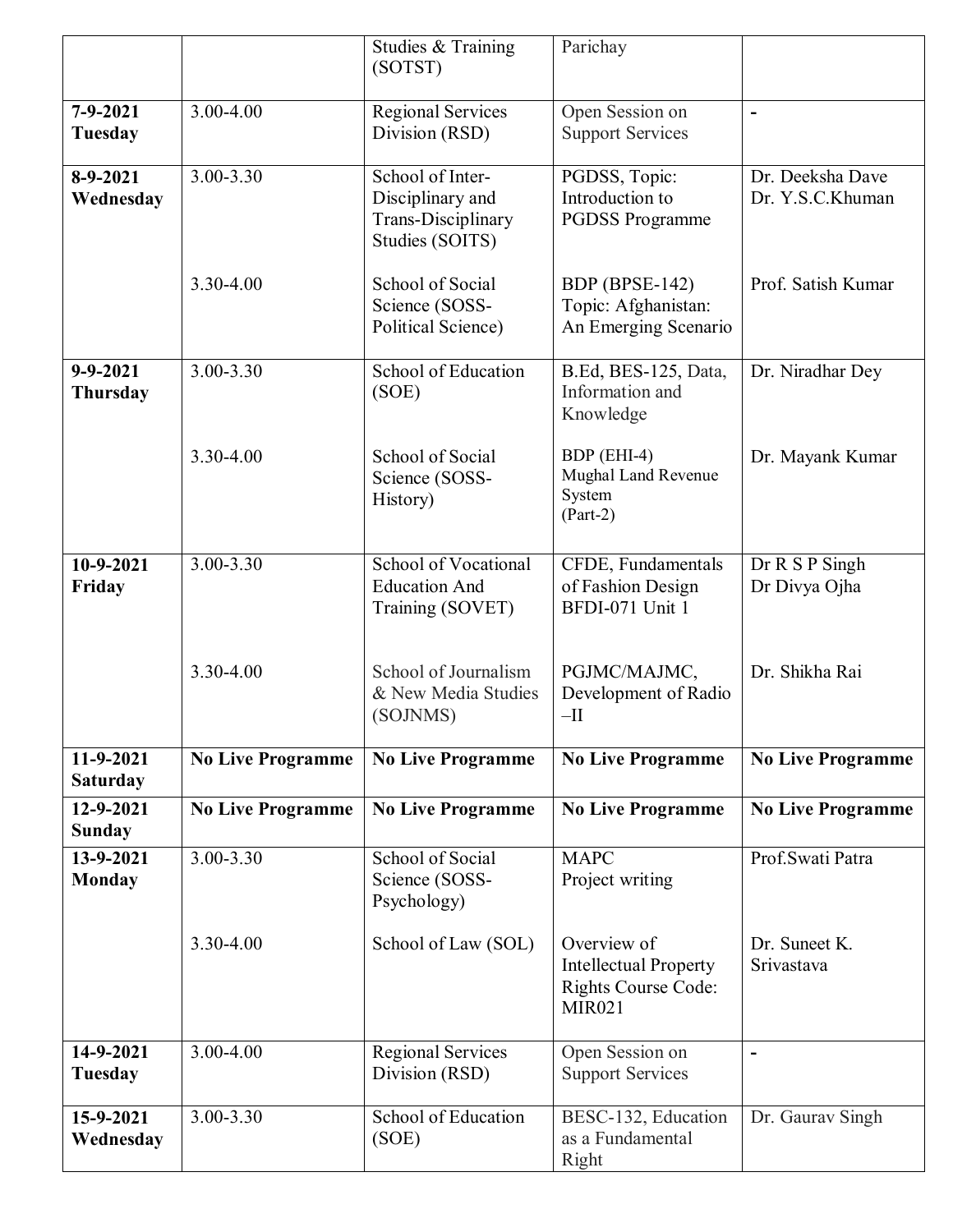| 16-9-2021<br>Thursday        | 3.00-3.30                | School of Education<br>(SOE)                                     | B.Ed, BES-125,<br>Characteristics of a<br>Discipline                                                                              | Dr. Niradhar Dey                                        |
|------------------------------|--------------------------|------------------------------------------------------------------|-----------------------------------------------------------------------------------------------------------------------------------|---------------------------------------------------------|
|                              | 3.30-4.00                | <b>Computer Division</b><br>(CD)                                 | How Can Cloud<br>Technology Empower<br><b>ODL</b> Institutions?                                                                   | Dr. A.Murali M Rao                                      |
|                              | $4.00 - 4.30$            | School of Social<br>Science (SOSS-<br>History)                   | BDP (EHI-2)<br>Topic: Physical<br>Aspects of Pre-Vedic<br>Period                                                                  | Dr.Harshvardhan<br>Singh Tomar                          |
| 17-9-2021<br>Friday          | 3.00-3.30                | School of Vocational<br><b>Education And</b><br>Training (SOVET) | MAER, Induction<br>Programme of MAER                                                                                              | Dr. R S P Singh $\&$<br>Mrs. Asha Yadav                 |
|                              | 3.30-4.00                | School of Social<br>Science (SOSS-<br>Economics)                 | Linear Economic<br>Models                                                                                                         | Dr. Saugato Sen                                         |
| 18-9-2021<br><b>Saturday</b> | <b>No Live Programme</b> | <b>No Live Programme</b>                                         | <b>No Live Programme</b>                                                                                                          | <b>No Live Programme</b>                                |
| 19-9-2021<br>Sunday          | <b>No Live Programme</b> | <b>No Live Programme</b>                                         | <b>No Live Programme</b>                                                                                                          | <b>No Live Programme</b>                                |
|                              |                          |                                                                  |                                                                                                                                   |                                                         |
| 20-9-2021<br><b>Monday</b>   | $3.00 - 3.30$            | School of Agriculture<br>(SOA)                                   | Jal Samrakshan<br>(Session in Hindi)<br><b>Water Conservation</b><br>Programme                                                    | Dr. Mukesh Kumar                                        |
|                              | 3.30-4.00                | School of Agriculture<br>(SOA)                                   | Educational<br>Programme in Poultry<br>Sector                                                                                     | Dr. P. Vijaya Kumar                                     |
| 21-9-2021<br>Tuesday         | 3.00-4.00                | <b>Regional Services</b><br>Division (RSD)                       | Open Session on<br><b>Support Services</b>                                                                                        |                                                         |
|                              | 4,00-4.30                | <b>School of Translation</b><br>Studies & Training<br>(SOTST)    | $\square \square \square$ :<br><u>is is is is is is is </u><br>000000000<br>(Bhasha: Avdharan<br>Yavan Abhilakshan<br>Pratibhagi) | Prof. Rajendra Prasad<br>Pandey<br>Prof. Jagdish Sharma |
| 22-9-2021<br>Wednesday       | 3.00-3.30                | School of Law (SOL)                                              | Ecommerce and<br>Cyberspace, Course<br>Code: MIR013                                                                               | Dr. Gurmeet Kaur                                        |